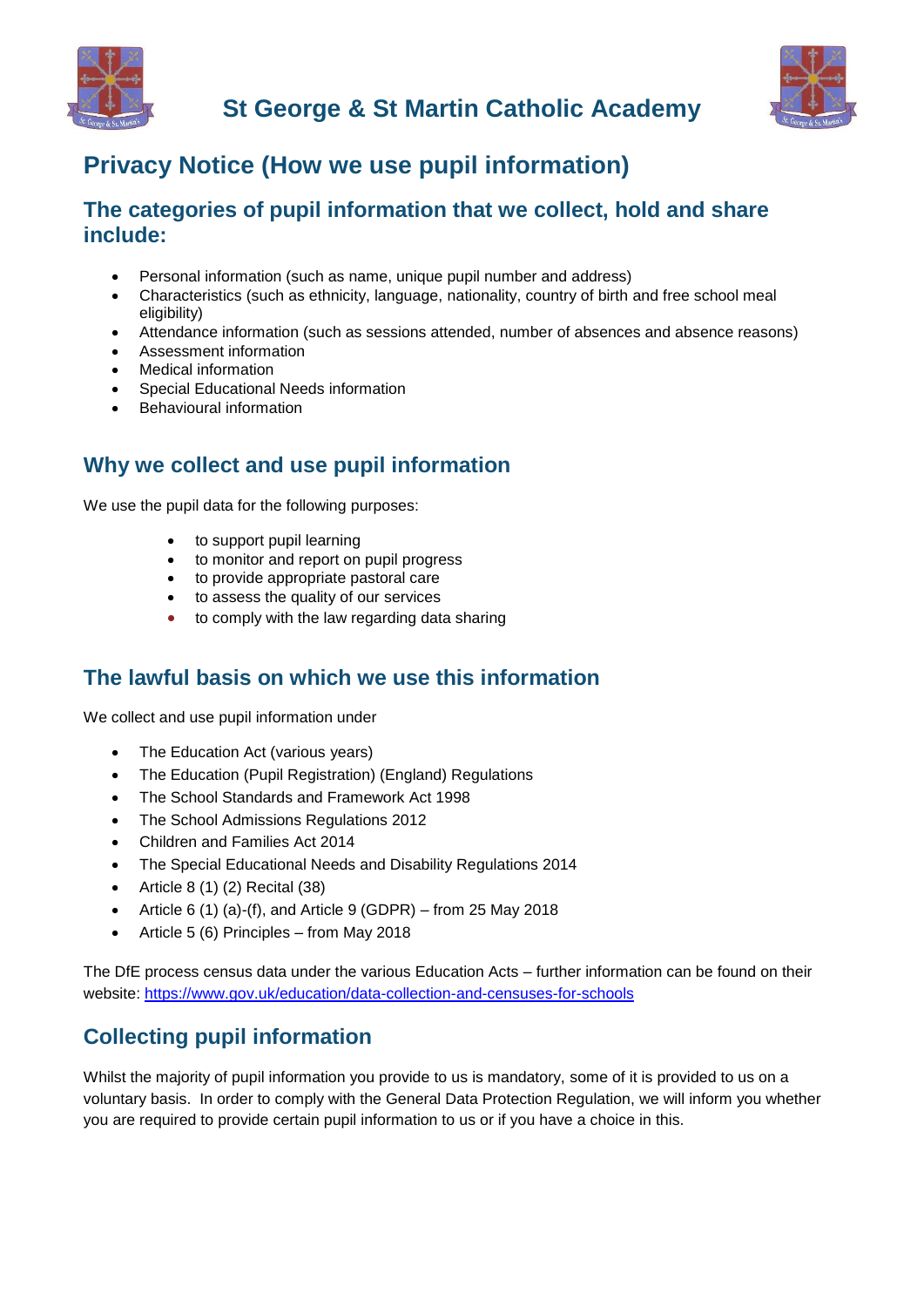# **Storing pupil data**

We hold pupil data for up to 25 years, depending on the type of data.

### **Who we share pupil information with**

We routinely share pupil information with:

- schools that the pupils attend after leaving us
- our local authority
- the Department for Education (DfE)
- the school nursing team
- other schools in The Newman Catholic Collegiate

### **Why we share pupil information**

We do not share information about our pupils with anyone without consent unless the law and our policies allow us to do so.

We share pupils' data with the Department for Education (DfE) on a statutory basis. This data sharing underpins school funding and educational attainment policy and monitoring.

We are required to share information about our pupils with the (DfE) under requlation 5 of The Education (Information About Individual Pupils) (England) Regulations 2013.

#### **Data collection requirements**

To find out more about the data collection requirements placed on us by the Department for Education (for example; via the school census) go to <https://www.gov.uk/education/data-collection-and-censuses-for-schools>

#### **The National Pupil Database (NPD)**

The NPD is owned and managed by the Department for Education and contains information about pupils in schools in England. It provides invaluable evidence on educational performance to inform independent research, as well as studies commissioned by the Department. It is held in electronic format for statistical purposes. This information is securely collected from a range of sources including schools, local authories and awarding bodies.

We are required by law, to provide information about our pupils to the DfE as part of statutory data collections such as the school census and early years' census. Some of this information is then stored in the NPD. The law that allows this is the Education (Information About Individual Pupils) (England) Regulations 2013.

To find out more about the NPD, go to

<https://www.gov.uk/government/publications/national-pupil-database-user-guide-and-supporting-information>

The department may share information about our pupils from the NPD with third parties who promote the education or well-being of children in England by:

- conducting research or analysis
- producing statistics
- provising information, advice or guidance

The Department has robust processes in place to ensure the confidentiality of our data is maintained and there are stringent controls in place regarding access and use of the data. Decisions on whether DfE releases data to thrid parties are subject to a strict approval process and based on a detailed assessment of: